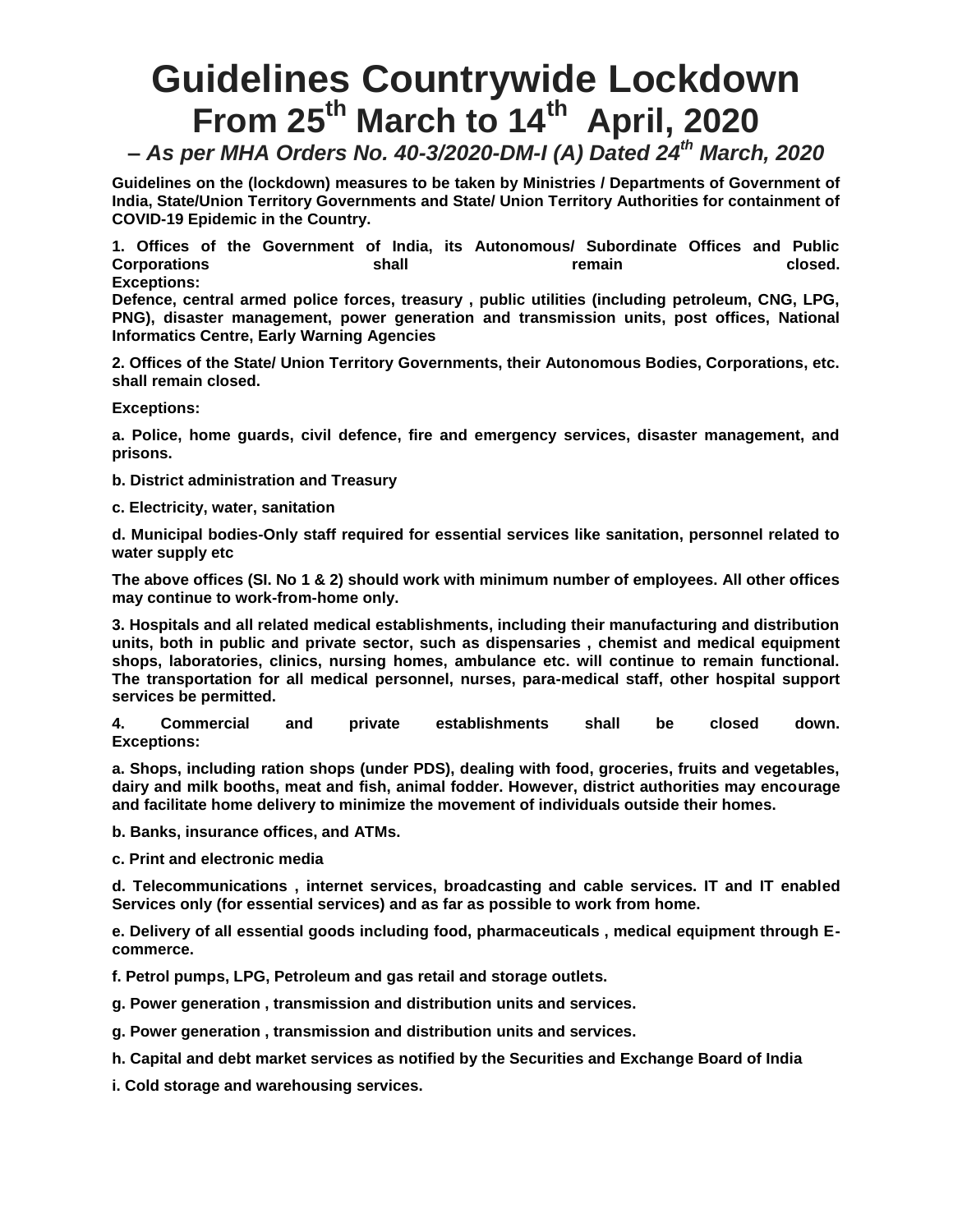**j. Private security services**

**All other establishments may work-from-home only.**

**5. Industrial Establishments will remain closed. Exceptions:**

**a. Manufacturing units of essential commodities.**

**b. Production units, which require continuous process, after obtaining required permission from the State Government**

**6. All transport services – air, rail, roadways – will remain suspended. Exceptions:**

**a. Transportation for essential goods only.**

**b. Fire, law and order and emergency services.**

**7. Hospitality Services to remain suspended Exceptions:**

**a. Hotels, homestays, lodges and motels, which are accommodating tourists and persons stranded due to lockdown, medical and emergency staff, air and sea crew.**

**b. Establishments used/ earmarked for quarantine facilities.**

**8. All educational , training, research, coaching institutions etc. shall remain closed.**

**9. All places of worship shall be closed for public. No religious congregations will be permitted, without any exception.**

**10. All social/ political/ sports/ entertainment/ academic/ cultural/ religious functions / gatherings shall be barred.**

**11. In case offunerals , congregation of not more than twenty persons will be permitted.**

**12. All persons who have arrived into India after 15.02.2020, and all such persons who have been directed by health care personnel to remain under strict home/ institutional quarantine for a period as decided by local Health Authorities, failing which they will be liable to legal action under Sec. 188 of the IPC.**

**13. Wherever exceptions to above containment measures have been allowed, the organisations/employers must ensure necessary precautions against COVID-19 virus, as well as social distance measures, as advised by the Health Department from time to time.**

**14. In order to implement these containment measures, the District Magistrate will deploy Executive Magistrates as Incident Commanders in the respective local jurisdictions. The Incident Commander will be responsible for the overall implementation of these measures in their respective jurisdictions. All other line department officials in the specified area will work under the directions of such incident commander. The Incident Commander will issue passes for enabling essential movements as explained.**

**15. All enforcing authorities to note that these strict restrictions fundamentally relate to movement of people, but not to that of essential goods.**

**16. The Incident Commanders will in particular ensure that all efforts for mobilisation of resources, workers and material for augmentation and expansion of hospital infrastructure shall continue without any hindrance.**

**17. Any person violating these containment measures will be liable to be proceeded against as per the provisions of Section 51 to 60 of the Disaster Management Act, 2005, besides legal action under Sec. 188 of the IPC (as per Appendix).**

**8. The above containment measures will remain in force, in all parts of the country, for a period of 21 days with effect from 25.03.2020 .**

**sd/- Union Home Secretary**

**Appendix**

**1. Section 51 to 60 of the Disaster Management Act, 2005**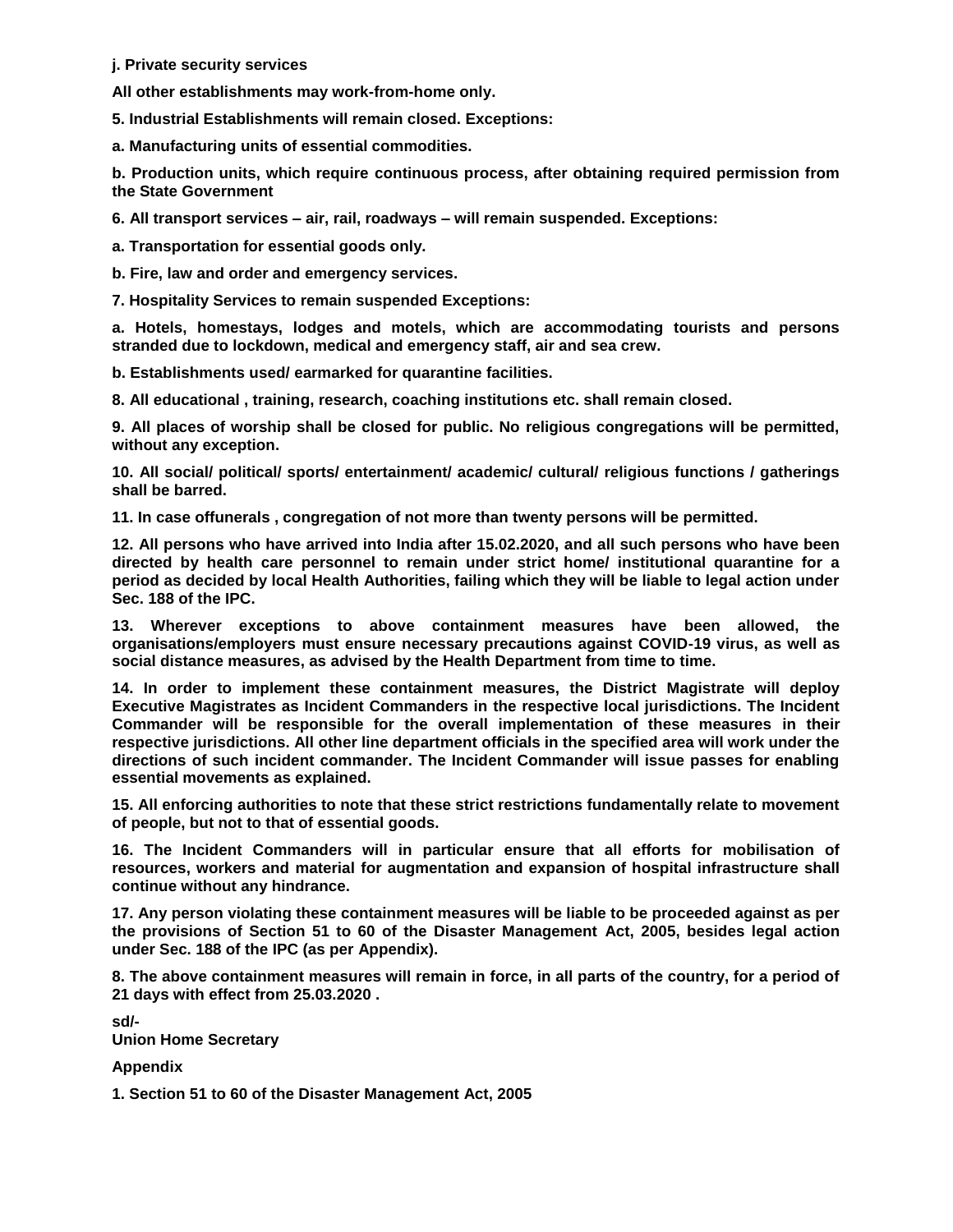## **OFFENCES AND PENALTIES**

**51. Punishment for obstruction, etc.-Whoever, without reasonable cause –**

**(a) obstructs any officer or employee of the Central Government or the State Government, or a person authorised by the National Authority or State Authority or District Authority in the discharge of his functions under this Act; or**

**(b) refuses to comply with any direction given by or on behalf of the Central Government or the State Government or the National Executive Committee or the State Executive Committee or the District Authority under this Act,**

**shall on conviction be punishable with imprisonment for a term which may extend to one year or with fine, or with both, and if such obstruction or refusal to comply with directions results in loss of lives or imminent danger thereof, shall on conviction be punishable with imprisonment for a term which may extend to two years.**

**52. Punishment for false claim.-Whoever knowingly makes a claim which he knows or has reason to believe to be false for obtaining any relief, assistance, repair, reconstruction or other benefits consequent to disaster from any officer of the Central Government, the State Government , the National Authority, the State Authority or the District Authority , shall, on conviction be punishable with imprisonment for a term which may extend to two years, and also with fine.**

**53. Punishment for misappropriation of money or materials, etc.-Whoever, being entrusted with any money or materials, or otherwise being, in custody of, or dominion over, any money or goods, meant for providing relief in any threatening disaster situation or disaster, misappropriates or appropriates for his own use or disposes of such money or materials or any part thereof or wilfully compels any other person so to do, shall on conviction be punishable with imprisonment for a term which may extend to two years , and also with fine.**

**54. Punishment for false warning.-Whoever makes or circulates a false alarm or warning as to disaster or its severity or magnitude, leading to panic, shall on conviction, be punishable with imprisonment which may extend to one year or with fine.**

**55. Offences by Departments of the Government.-(1) Wher!3 an offence under this Act has been committed by any Department of the Government, the head of the Department shall be deemed to be guilty of the offence and shall be liable to be proceeded against and punished accordingly unless he proves that the offence was committed without his knowledge or that he exercised all due diligence to prevent the commission of such offence.**

**(2) Notwithstanding anything contained in sub-section (1), where an offence under this Act has been committed by a Department of the Government and it is proved that the offence has been committed with the consent or connivance of, or is attributable to any neglect on the part of, any officer, other than the head of the Department, such officer shall be deemed to be guilty of that offence and shall be liable to be proceeded against and punished accordingly.**

**56. Failure of officer in duty or his connivance at the contravention of the provisions of this Act.- Any officer, on whom any duty has been imposed by or under this Act and who ceases or refuses to perform or withdraws himself from the duties of his office shall, unless he has obtained the express written permission of his official superior or has other lawful excuse for so doing, be punishable with imprisonment for a term which may extend to one year or with fine.**

**57. Penalty for contravention of any order regarding requisitioning.-lf any person contravenes any order made under section 65, he shall be punishable with imprisonment for a term which may extend to one year or with fine or with both.**

**58. Offence by companies.-(1) Where an offence under this Act has been committed by a company or body corporate, every person who at the time the offence was committed, was in charge of, and was responsible to, the company, for the conduct of the business of the company, as well as the company, 25 shall be deemed to be guilty of the contravention and shall be liable to be proceeded against and punished accordingly : Provided that nothing in this sub-section shall render any such person liable to any punishment provided in this Act, if he proves that the offence was committed without his knowledge or that he exercised due diligence to prevent the commission of such offence. (2) Notwithstanding anything contained in sub-section (1), where an offence under this Act has been committed by a company, and it is proved that the offence was committed with**